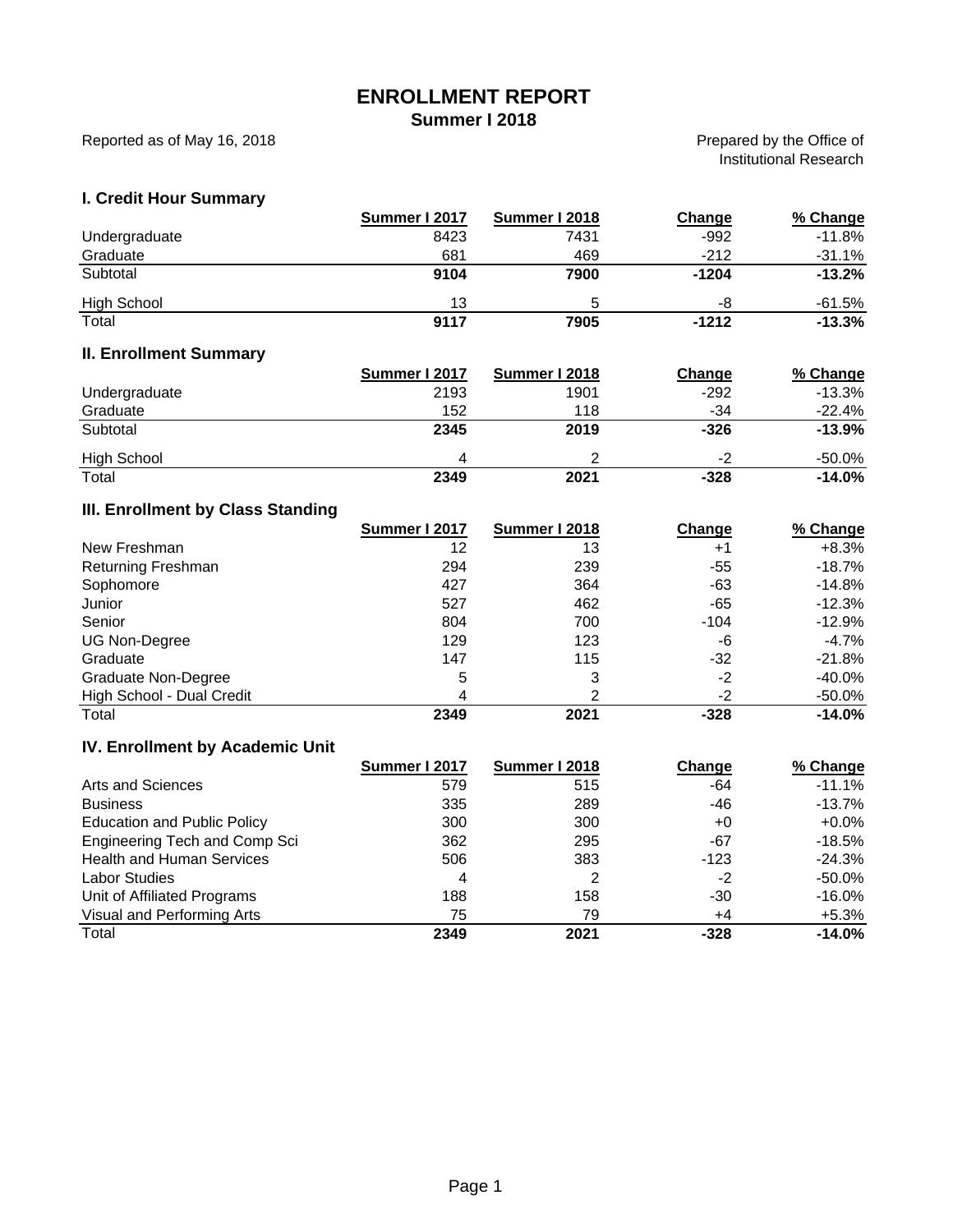#### **V. Credit Hours by Level and Residency**

|                             | Summer I 2017 | Summer I 2018 | Change | % Change  |
|-----------------------------|---------------|---------------|--------|-----------|
| <b>UG Resident</b>          | 7700          | 6783          | $-917$ | $-11.9%$  |
| <b>UG Non-Resident</b>      | 510           | 453           | -57    | $-11.2%$  |
| <b>UG Ohio Reciprocity</b>  | 226           | 197           | -29    | $-12.8%$  |
| UG Midwest Student Exchange | 0             |               | +3     |           |
| <b>GR Resident</b>          | 624           | 439           | $-185$ | $-29.6%$  |
| <b>GR Non-Resident</b>      | 54            | 27            | -27    | $-50.0\%$ |
| <b>GR Ohio Reciprocity</b>  | 3             | 3             | $+0$   | $+0.0\%$  |
| Total                       | 9117          | 7905          | -1212  | $-13.3%$  |

# **VI. Enrollment by University**

|                          | Summer I 2017 | Summer I 2018 | Change | % Change  |
|--------------------------|---------------|---------------|--------|-----------|
| <b>Purdue University</b> | 1159          | 890           | -269   | $-23.2\%$ |
| Indiana University       | 1186          | 1129          | -57    | -4.8%     |
| <b>High School</b>       |               |               | $-2$   | $-50.0\%$ |
| Total                    | 2349          | 2021          | -328   | $-14.0%$  |

# **VII. Credit Hours by University**

|                          | Summer I 2017 | Summer I 2018 | Change  | % Change  |
|--------------------------|---------------|---------------|---------|-----------|
| <b>Purdue University</b> | 4513          | 3445          | $-1068$ | -23.7%    |
| Indiana University       | 4591          | 4455          | -136    | -3.0%     |
| High School              | 13            |               | -8      | -61.5%    |
| Total                    | 9117          | 7905          | $-1212$ | $-13.3\%$ |

#### **VIII. Full Time Equivalent (FTE) by Level \***

|                    | Summer I 2017 | Summer I 2018 | Change | % Change |
|--------------------|---------------|---------------|--------|----------|
| Undergraduate      | 1403.8        | 1238.5        | -165   | -11.8%   |
| Graduate           | 113.5         | 78.2          | -35    | $-31.1%$ |
| <b>High School</b> | 2.2           | 0.8           |        | -63.6%   |
| Total              | 1519.5        | 1317.5        | $-202$ | $-13.3%$ |

\*FTE numbers for summer term are based on 6 credit hours for all enrolled students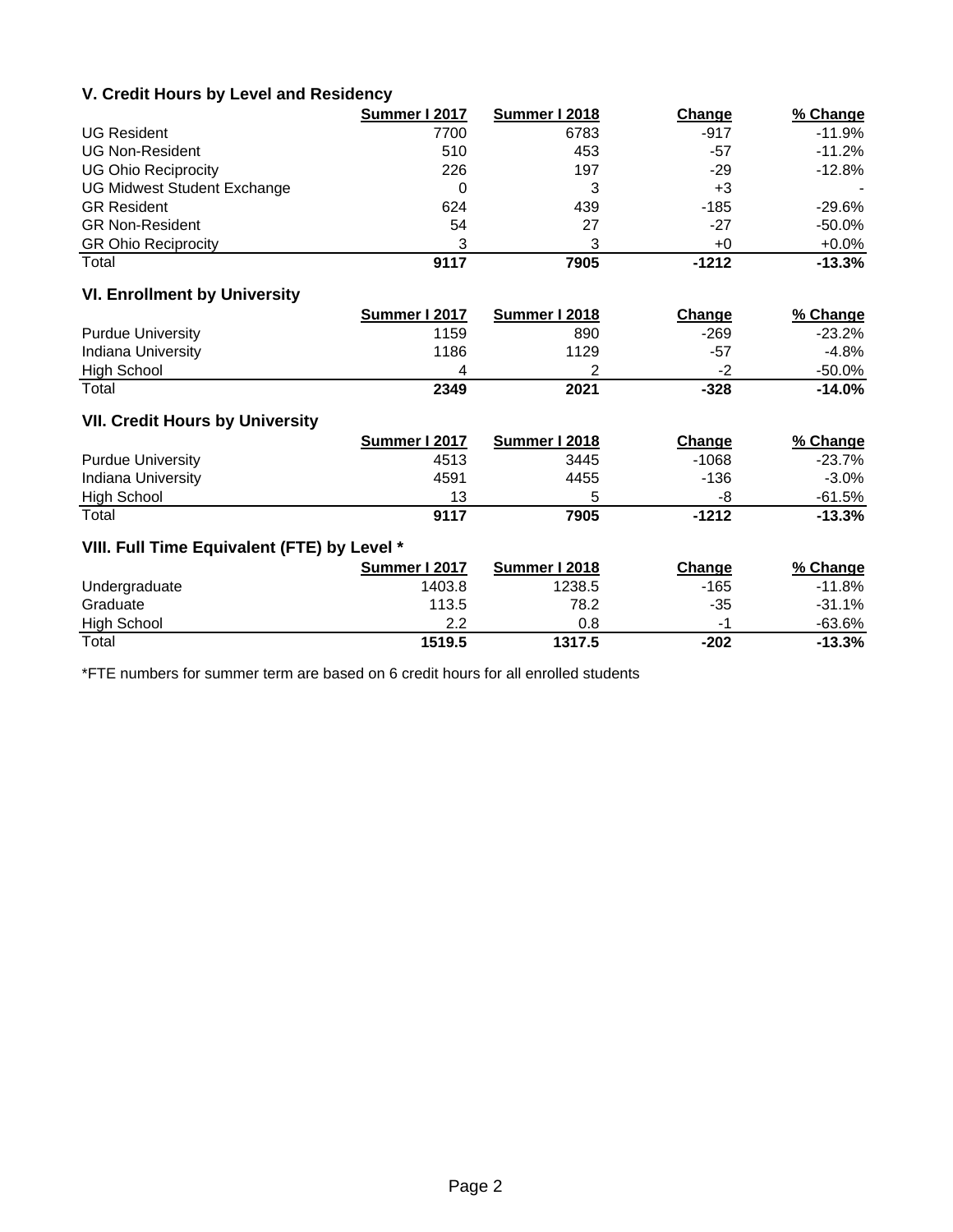#### **IX. Enrollment by Major Department**

|                                 |                                                   | <b>Summer I 2017</b> | <b>Summer I 2018</b> | Change | % Change   |
|---------------------------------|---------------------------------------------------|----------------------|----------------------|--------|------------|
| Arts and Sciences               | Anthropology and Sociology                        | 15                   | 14                   | $-1$   | $-6.7%$    |
|                                 | Arts and Sciences Transfer                        | 3                    | 0                    | -3     | $-100.0%$  |
|                                 | Biology                                           | 103                  | 96                   | $-7$   | $-6.8%$    |
|                                 | Chemistry                                         | 15                   | 9                    | -6     | $-40.0%$   |
|                                 | Communication                                     | 63                   | 58                   | $-5$   | $-7.9%$    |
|                                 | Communication Sci & Disorders                     | 28                   | 19                   | -9     | $-32.1%$   |
|                                 | <b>English and Linguistics</b>                    | 42                   | 28                   | $-14$  | $-33.3%$   |
|                                 | <b>General Studies</b>                            | 151                  | 165                  | $+14$  | $+9.3%$    |
|                                 | <b>Graduate School Transfers</b>                  | 0                    | 1                    | $+1$   |            |
|                                 | History                                           | 17                   | 10                   | -7     | $-41.2%$   |
|                                 | Intl Language and Cul Studies                     | 14                   | 6                    | -8     | $-57.1%$   |
|                                 | <b>Mathematical Sciences</b>                      | 27                   | 16                   | -11    | $-40.7%$   |
|                                 | Physics                                           | 11                   | 6                    | -5     | $-45.5%$   |
|                                 | <b>Political Science</b>                          | 16                   | 20                   | +4     | $+25.0%$   |
|                                 | Psychology                                        | 72                   | 65                   | $-7$   | $-9.7%$    |
|                                 | Science and Other PU Transfer                     | 2                    | 2                    | $+0$   | $+0.0%$    |
|                                 | Total                                             | 579                  | 515                  | $-64$  | $-11.1%$   |
|                                 |                                                   |                      |                      |        |            |
| <b>Business</b>                 | Accounting and Finance                            | 121                  | 99                   | -22    | $-18.2%$   |
|                                 | <b>Business Administration</b>                    | 53                   | 27                   | -26    | $-49.1%$   |
|                                 | Economics                                         | 11                   | 12                   | $+1$   | $+9.1%$    |
|                                 | Management and Marketing                          | 150                  | 151                  | $+1$   | $+0.7%$    |
|                                 | Total                                             | 335                  | 289                  | -46    | $-13.7%$   |
| <b>Education and Public</b>     | <b>Education General</b>                          | 1                    | 4                    | $+3$   | +300.0%    |
| Policy                          | <b>Educational Studies</b>                        | 141                  | 161                  | $+20$  | $+14.2%$   |
|                                 | <b>Professional Studies</b>                       | 60                   | 72                   | $+12$  | $+20.0%$   |
|                                 | <b>Public Policy</b>                              | 98                   | 63                   | $-35$  | $-35.7%$   |
|                                 | Total                                             | 300                  | 300                  | $+0$   | $+0.0%$    |
|                                 |                                                   |                      |                      |        |            |
|                                 | Engineering Tech and Civil/Mechanical Engineering | 53                   | 46                   | $-7$   | $-13.2%$   |
| Comp Sci                        | <b>Computer Science</b>                           | 92                   | 54                   | -38    | $-41.3%$   |
|                                 | <b>Electrical/Computer Engr</b>                   | 14                   | 13                   | $-1$   | $-7.1%$    |
|                                 | Org Leadership and Supervision                    | 103                  | 102                  | $-1$   | $-1.0%$    |
|                                 | School of Polytechnic                             | 100                  | 80                   | -20    | $-20.0%$   |
|                                 | Total                                             | 362                  | 295                  | -67    | $-18.5%$   |
| Health and Human                | <b>Dental Education</b>                           | 59                   | 57                   | $-2$   | $-3.4%$    |
| <b>Services</b>                 | <b>Health Sciences</b>                            | 1                    | 0                    | $-1$   | $-100.0\%$ |
|                                 |                                                   |                      |                      |        | $+30.0%$   |
|                                 | Hospitality and Tourism Mgmt                      | 20                   | 26                   | +6     |            |
|                                 | <b>Human Services</b>                             | 62                   | 56                   | -6     | $-9.7%$    |
|                                 | Med Imaging and Radiologic Sci                    | 26                   | 55                   | $+29$  | $+111.5%$  |
|                                 | Nursing                                           | 338                  | 189                  | -149   | $-44.1%$   |
|                                 | Total                                             | 506                  | 383                  | $-123$ | $-24.3%$   |
| <b>Labor Studies</b>            | Labor Studies                                     | 4                    | $\sqrt{2}$           | $-2$   | $-50.0%$   |
|                                 | Total                                             | 4                    | $\overline{2}$       | $-2$   | $-50.0%$   |
| Unit of Affiliated              | <b>Collegiate Connection</b>                      | 4                    | 2                    | $-2$   | $-50.0%$   |
| Programs                        | Mastodon Advising Center                          | 16                   | 3                    | $-13$  | $-81.2%$   |
|                                 | <b>Student Success &amp; Transitions</b>          | 168                  | 153                  | $-15$  | $-8.9%$    |
|                                 | Total                                             | 188                  | 158                  | $-30$  | $-16.0%$   |
|                                 |                                                   |                      |                      |        |            |
| Visual and Performing Fine Arts |                                                   | 13                   | 22                   | +9     | $+69.2%$   |
| Arts                            | Music                                             | 23                   | 18                   | $-5$   | $-21.7%$   |
|                                 | Theatre                                           | 5                    | 4                    | $-1$   | $-20.0%$   |
|                                 | Visual Communication Design                       | 34                   | 35                   | $+1$   | $+2.9%$    |
|                                 | Total                                             | 75                   | 79                   | $+4$   | $+5.3%$    |
| Total                           |                                                   | 2349                 | 2021                 | $-328$ | $-14.0%$   |